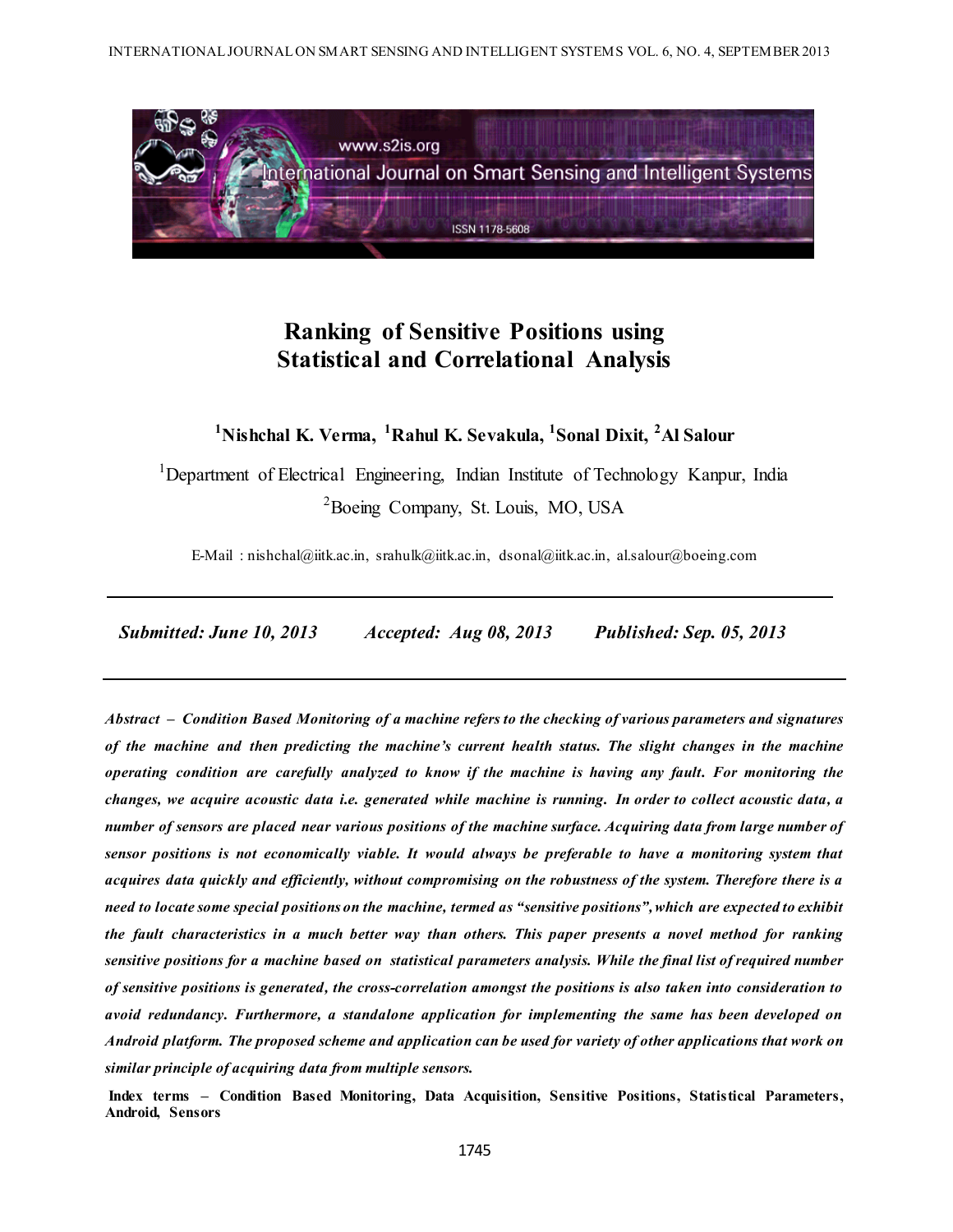Nishchal K. Verma, Rahul K. Sevakula, Sonal Dixit, Al Salour, RANKING OF SENSITIVE POSITIONS USING STATISTICAL AND CORRELATIONAL ANALYSIS

## I. INTRODUCTION

Finding an optimal machine maintenance strategy is one of the major concerns of large scale industries. Condition Based Maintenance is one such effective maintenance strategy [1] which ensures reduced breakdown time, reduced maintenance cost and better reliability of system. Condition based monitoring does not inhibit the failure process; instead it helps in early detection of faults, thus preventing catastrophic equipment failure.

To determine the current condition of running systems, multiple machine signatures i.e. acoustic, vibrational, temperature, pressure signatures are acquired and analyzed [2][3]. Whenever machine degrades, these signatures get affected. Different sensors i.e. acoustic sensor, vibrational sensor, etc. have been designed to collect different signatures of machine [4]. Quality data acquisition is an important aspect of condition based monitoring [5]. In this research work, we use the machine's acoustic signature to distinguish between the different machine conditions. To capture acoustics, microphone is placed near the surface of machine. While recording machine sound, position of microphone also matters. This is because some positions have clearer signal, as compared to others.

As illustrated in previous research work, on/around the surface of machine, there exist some positions that give better signal than others, termed as sensitive positions. Verma et-al's paper [6] describes a statistical approach for finding the sensitive position on air compressor. In this approach, whole compressor was divided into four sides. Then acoustic signatures were taken from number of points across each part. A total of 24 points were marked, 6 on each side of the compressor. 4 sensitive positions (one for each surface) were found based on standard deviation, variance and *rms* values of the acquired signal. Resultant positions were further analyzed for their measure of dissimilarity with other positions using cross correlation.

Despite good results, this approach has a limitation of choosing only one sensitive position on each surface. The approach is very specific to their application and cannot be generalized for all machines. Also, the results are not flexible enough, as we get set of 4 sensitive positions for a machine. It was also noticed that cross correlation amongst positions should be used while determining the sensitive position, instead of using it only for verification.

1746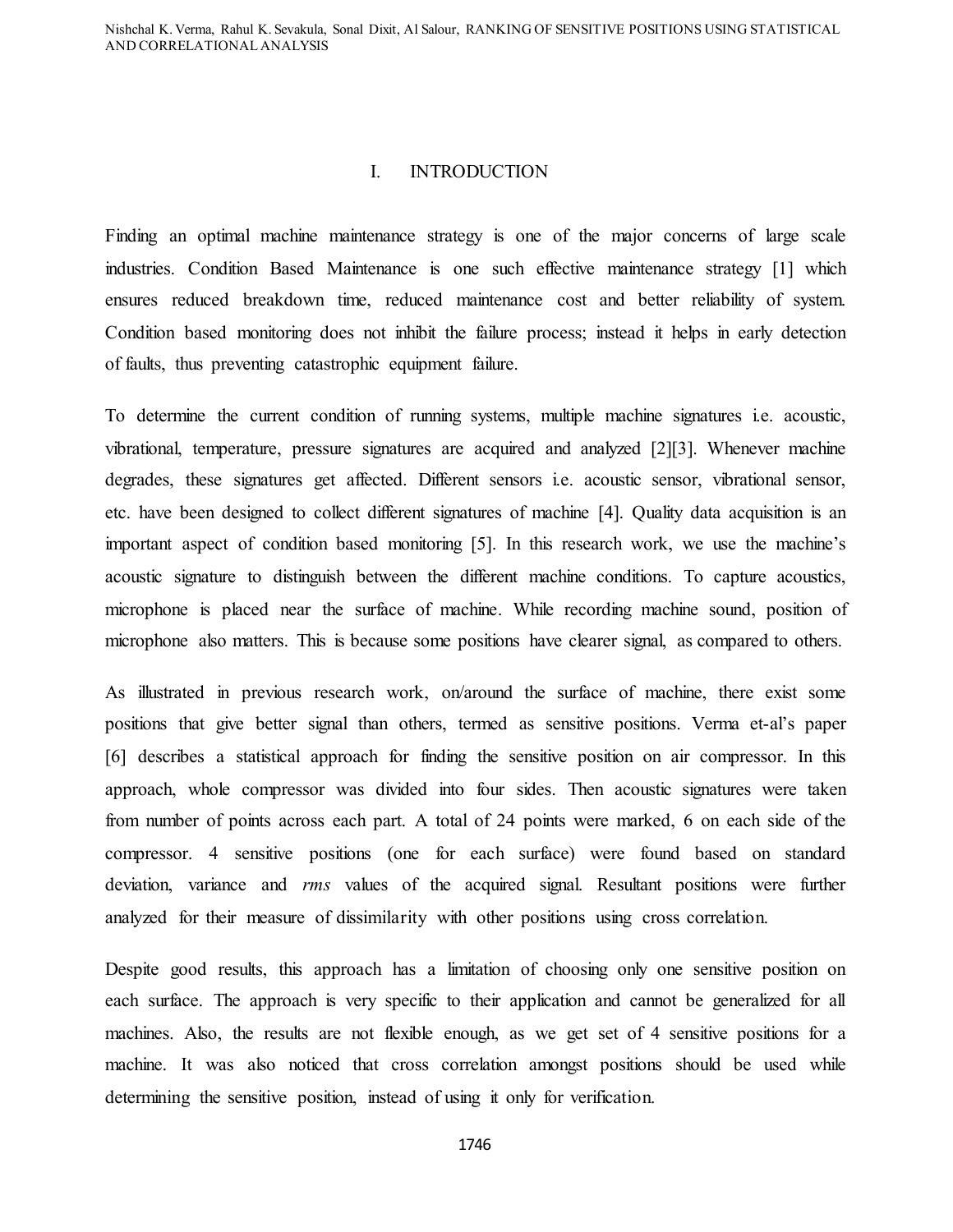To address all above mentioned issues, we propose here an enhanced and generalized algorithm, where machine is not divided into parts, instead considered as one unit. All the positions are then ranked on the basis of individual statistical parameters simultaneously [7]. To avoid redundancy of acquired signal, we perform cross correlation analysis to get uncorrelated sensitive positions.

Along with the algorithm, we have also made an Android [8] based application for ranking sensitive positions using the same algorithm. Using this application on smartphone [9-11] gives one the flexibility of easily finding sensitive positions of a machine. The acoustics of the machine is recorded using the smartphone's inbuilt microphone.

The biggest advantage of using Android platform is that it allows both data acquisition and analysis on the same platform. Application programming interfaces (APIs) allow third party applications to have good integration with the phone's operating system. These features of Android as an operating system inspired us to make a standalone, robust application for sensitive position analysis.

The rest of the paper is organized as follows. Section II describes in detail the algorithm used for ranking. Section III explains the implementation details of Android. Section IV summarizes the results obtained and Section V concludes the paper.

## II. THE ALGORITHM

The proposed ranking algorithm consists of four main steps. Figure 1 shows the flowchart of the proposed algorithm.



Figure1. Flowchart of the proposed algorithm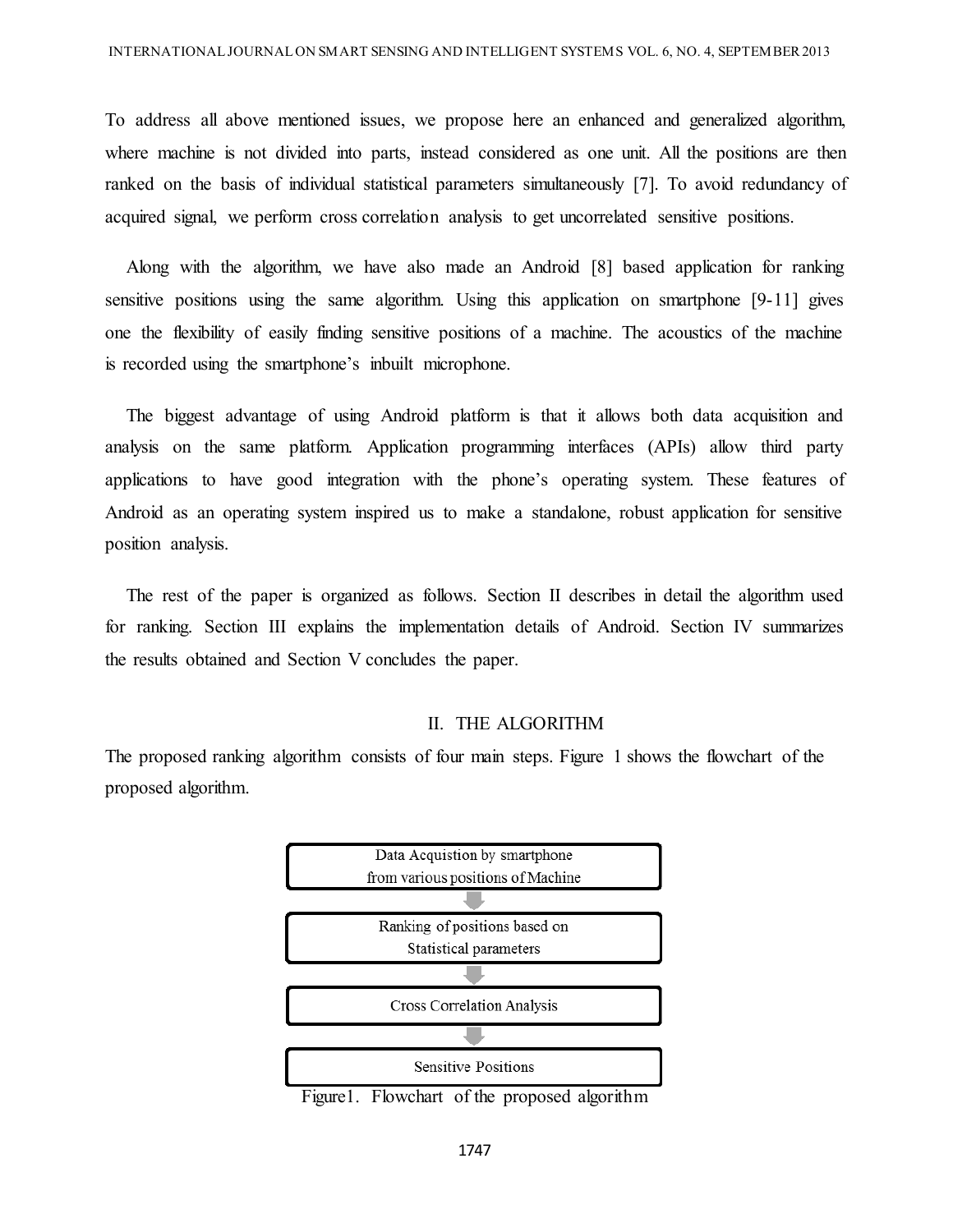#### a. Data Acquisition

In order to collect dynamic information about machine, data acquisition (DAQ) is to be done with utmost care. The sound emanated from the machine under running condition is recorded by the smartphone and saved in Waveform Audio File (WAV) format. This audio format is one of the few audio formats that store acoustic data without compression and complex coding; making it easier for us to get the sampled signal data [12]. WAV format stores sampled acoustic data in 16 bit 2's compliment PCM format. Customized code was written to capture acoustic data at 44.1 kHz (sampling frequency of smartphone that is guaranteed to work on all devices) [13] and store it in .wav format. In this way, the smartphone with its microphone act as a DAQ module.

#### b. Pre-processing of the Signals

The recorded samples inevitably contain noise from the surroundings, which result in a smaller signal to noise ratio. By pre-processing, the effect of noise and outliers can be reduced [14]. The following pre-processing steps were used for the model:-

1.) Down Sampling: Raw data was collected at the rate of 44.1 kHz. Thorough experimentation, which was aimed to establish the relation between each fault and its dominant frequency band, showed that information regarding fault was found in frequencies below 12 kHz [15]. Frequency components above 12 KHz are not very informative; hence they can be neglected during analysis. Therefore, we down sample the data by a factor of 2. This will help in reduction of data for computation in future stages, without much compromise on the information content.

2.) Clipping: Down sampled signal is further reduced in size by the process of clipping. For performing clipping, the 5 second signal is divided into 9 parts on time scale  $(0-1, 0.5-1.5, 1-2 \&$ so on). Then standard deviation is calculated for every part of the signal. The part (1 second) of the signal having least standard deviation is selected, as this part is expected to be more stable than others.

3.) Filtering: Previous research [15] showed that most of the useful information for the air compressor in acoustic data is contained below frequencies of 12 KHz. In order to keep only relevant information and to avoid high frequency noise, a low pass Butterworth filter [16] with a cut off frequency of 12 kHz was used.

4.) Smoothing: A simple averaging filter was used for smoothening of data; thus reducing the effect of outliers.

1748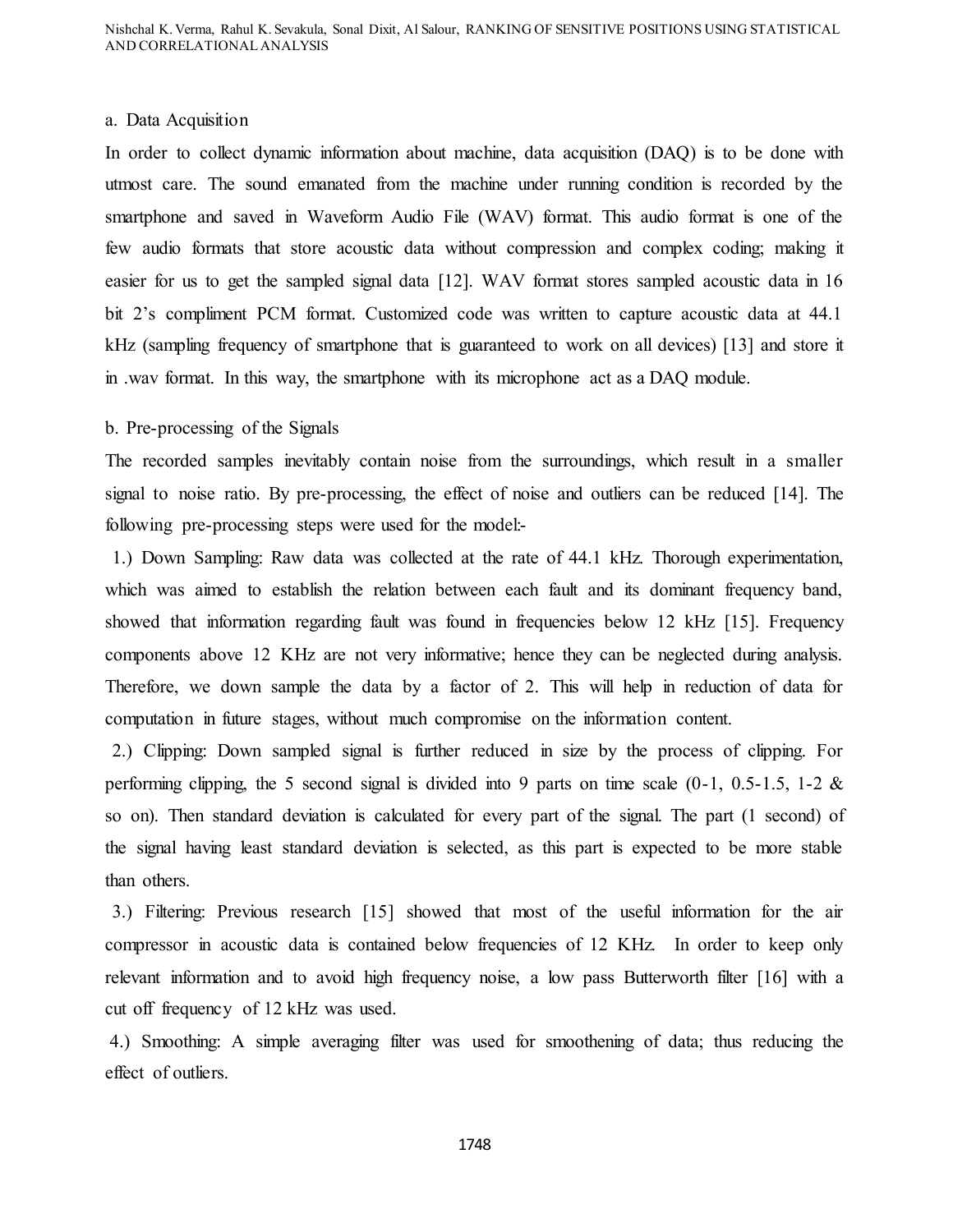c. Ranking of positions based on Statistical Parameters

We have used the following notations – 'N' denotes the total number of sensor positions and 'n<sub>s</sub>' represents the number of sensitive positions required. The pre-processed signal which consist of 1 second of sampled data i.e. 22050 samples, following statistical parameters as summarized in Table I, were calculated.

1.) Peak - It gives the maximum magnitude of the given sampled set.

2.) Standard Deviation - It is a measure of average deviation from mean.

3.) Root Mean Square (RMS) - It is defined as the square root of the arithmetic mean of the squared signal.

4.) Absolute Mean- Since the processed data consists of both positive and negative values, mean of the absolute processed data was taken into consideration.

|                                  | um magnitude of the given sampled set.                             |                                                                      |  |  |
|----------------------------------|--------------------------------------------------------------------|----------------------------------------------------------------------|--|--|
|                                  | a measure of average deviation from mean.                          |                                                                      |  |  |
|                                  | ) - It is defined as the square root of the arithmetic mean of the |                                                                      |  |  |
|                                  |                                                                    |                                                                      |  |  |
|                                  |                                                                    | e processed data consists of both positive and negative values, mean |  |  |
| ta was taken into consideration. |                                                                    |                                                                      |  |  |
|                                  | Table I. Statistical Parameters                                    |                                                                      |  |  |
| Peak                             | $max(X_i)$                                                         |                                                                      |  |  |
| <b>Standard Deviation</b>        | $\sum_{i=1}^{n} \left(X_i - \overline{X}\right)^2$                 |                                                                      |  |  |
| Root<br>Mean                     |                                                                    |                                                                      |  |  |
| Square(RMS)                      |                                                                    |                                                                      |  |  |
| Absolute Mean                    | $\frac{1}{N}\sum_{i=1}^{n}X_i$                                     |                                                                      |  |  |
|                                  |                                                                    |                                                                      |  |  |
|                                  |                                                                    | of each parameter, sensitive positions were ranked separately for    |  |  |

Table I. Statistical Parameters

According to the magnitude of each parameter, sensitive positions were ranked separately for each parameter in descending order. Thus each sensor position has 4 ranks namely *ri1, ri2, ri3 and r<sub>i4</sub>*, where position with higher parameter values gets better rank (i.e. lower rank value). If position '*A*' is having the highest parameter value then it will get rank  $= 1$ . After getting the 4 ranks for each position, using equation (1), accumulated rank, *r acc* is found.

$$
r_{\perp}acc_i = w_1r_{i1} + w_2r_{i2} + w_3r_{i3} + w_4r_{i4}
$$
 (1)

where, *r*  $acc_i$  is the accumulated rank of ith sensor position and w<sub>1</sub>, w<sub>2</sub>, w<sub>3</sub>, w<sub>4</sub> are the weights for ranks given by individual statistical parameters, namely peak, standard deviation, root mean square and absolute mean respectively. For simplicity, here all weights have been taken equal to 1.  $r_{i1}$  is the rank of position 'i' with respect to statistical parameter 1. The accumulated ranks are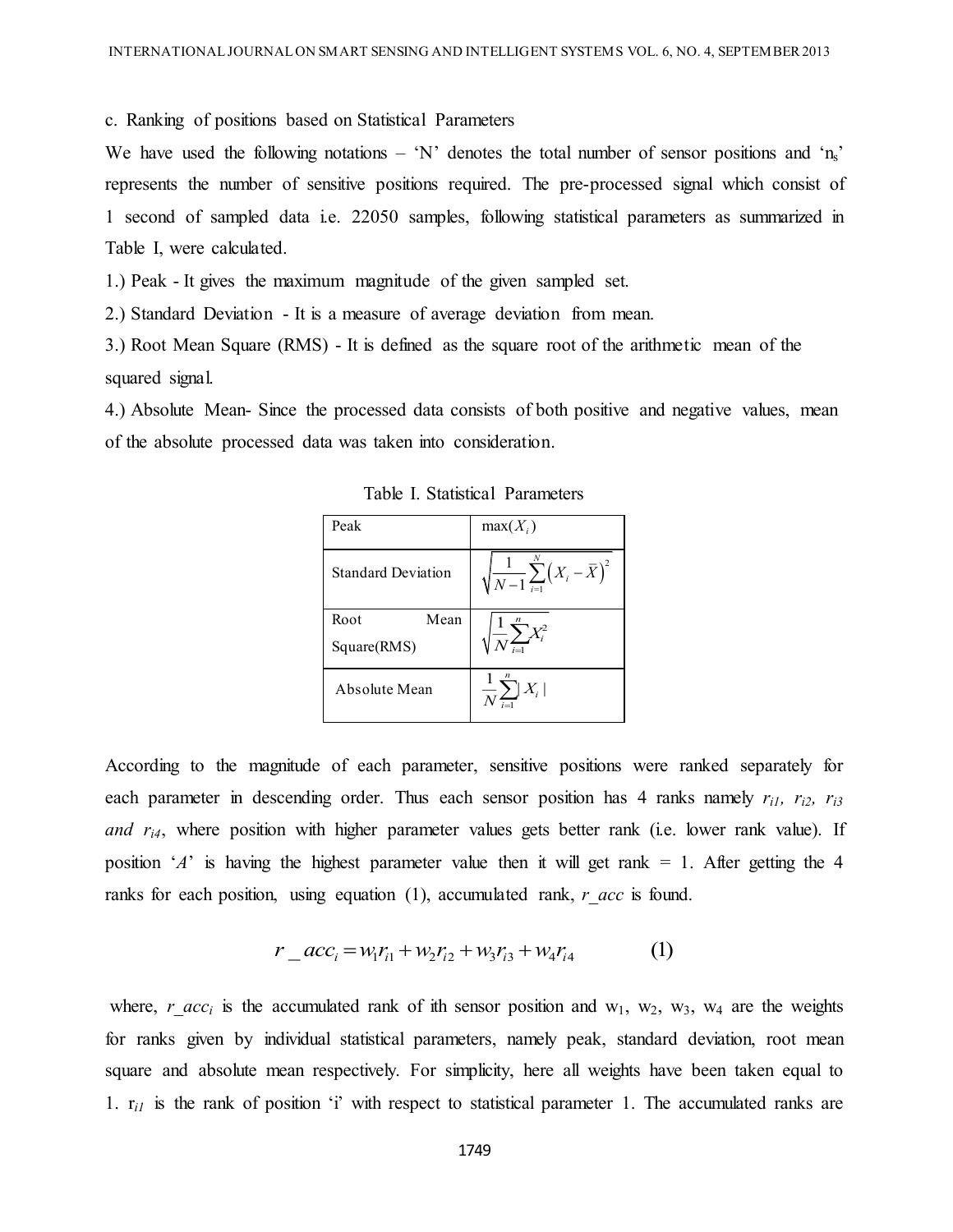then arranged in ascending order and the sensor positions are given ranks accordingly.

#### d. Cross Correlation Analysis

Cross Correlation is a measure of the level of similarity between two time domain signals. Cross correlation is given by equation (2).

$$
r_{XY} = \frac{\sum_{i=1}^{n} (X_i - \bar{X})(Y_i - \bar{Y})}{(n-1)S_X S_Y}
$$
 (2)

 $S_x$  and  $S_y$  are the standard deviations of time domain signals '*x*' and '*y*' respectively. *X<sub>i</sub>* and Y<sub>i</sub> refers to the i<sup>th</sup> sample of signals '*x*' and '*y*' respectively.  $r_{XY}$  is the cross correlation coefficient between signals '*x*' and '*y*',  $\bar{X}$ ,  $\bar{Y}$  are the mean values of '*x*' and '*y*' respectively and '*n*' is the number of time samples of the signal.

The strength of linear relationship between the two time domain signals is maximum when cross correlation value is  $\pm 1$  and the same diminishes when value approaches 0. To analyze whether the two sensor positions are giving redundant information, a threshold value needs to be set for the cross correlation coefficient. If the value of coefficient between the two sensor positions is greater than the threshold, the two positions can be considered as sufficiently similar. This means, only one of these positions need to be present in the final list of sensitive positions as keeping both of them increases redundancy; hence reduced amount of information.

# 1.) Threshold value for Correlation

To get cross correlation coefficients, cross correlation operation is performed on the preprocessed data corresponding to different positions. The cross correlation values for each pair of sensor positions are sorted in descending order. If '*N*' is the number of sensor positions and '*ns*' is the required number of sensitive positions, we take average of the  $(n_s-1)^{th}$  highest correlation value for each sensor position. This value is then set as the threshold for cross correlation analysis. The reason we take average of  $(n_s-1)^{th}$  correlation values is that in a list having  $n_s$ positions, each position will at most be checked with  $(n<sub>s</sub>-1)$  sensor positions for cross correlation analysis. As the  $(n_s-1)^{th}$  correlation value will generally not be same for all sensor positions, we take their average as the threshold value.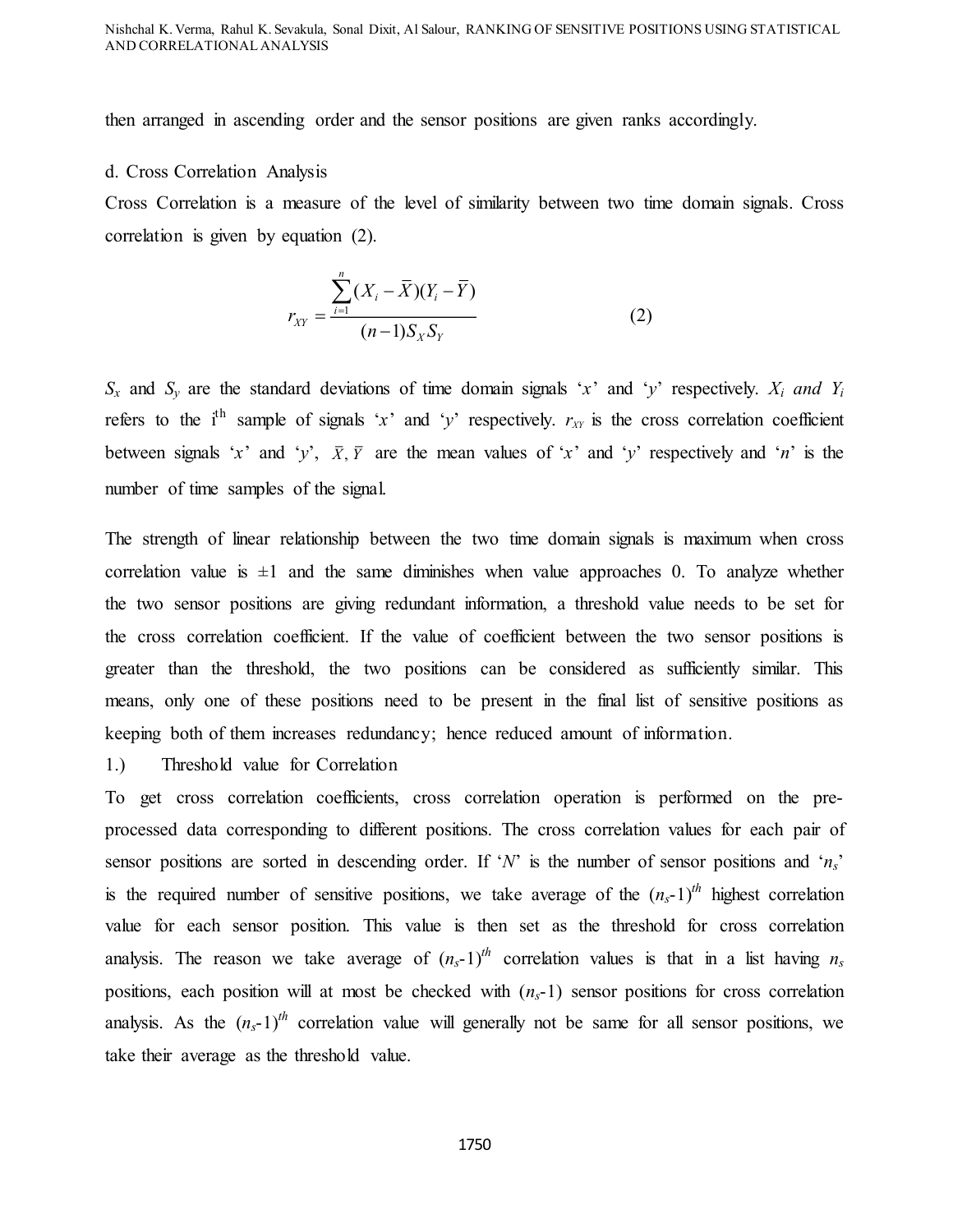#### 2.) Elimination based on Correlation Analysis

Before finding the cross correlation coefficients, we ranked the sensor positions as per their accumulated rank, *r* acc. As we are in need of  $n<sub>s</sub>$  sensitive positions, we start with  $n<sub>s</sub>$  highest ranked sensitive positions, as chosen from the list. Starting from the highest ranked sensor position, the cross correlation coefficient of higher ranked position with lower ranked positions is compared with the threshold that has been set in the previous stage. In case, the cross correlation coefficient with any of the lower ranked position is higher than the threshold (which means correlation is high), then the lower ranked sensor position is removed from the list and the next best ranked sensor position (which was initially not present in the selected list) is added to the bottom of this selected list. The same procedure is continued with other selected sensor positions as well, until a stage, where we have a list of sensitive positions that are not only sensitive, but also sufficiently uncorrelated. It must be noted that the algorithm is designed for  $n_s$ <sup> $<<$ </sup> $N$ .

#### III. IMPLEMENTATION

We started with the recording of acoustic signals from different compressor positions. As we had first implemented our proposed scheme on MATLAB, the sensitive positions were found offline on a desktop PC using MATLAB. After getting satisfactory results in MATLAB, the same algorithm was then implemented on Android platform. A new app is developed on Android SDK platform [8], in plug with Eclipse IDE [17] using java. The application is made in a user friendly manner, such that one can take data from different positions and find the sensitive position immediately. Developed application consists of activity pages, namely Input page, Data Acquisition Page, Camera Activity page and Result page. In first activity page, user is asked to give Machine's Unique ID, Fault/Health Status detail, number of Sensor Positions (*N*), required number of Sensitive Positions  $(n_s)$  and number of recordings per position  $(n_r)$ . All this information is used for back end implementation of the algorithm.

If the type of fault is not specified, the application assumes the machine to be healthy. Here, we need to take machine status as an input, because the list of sensitive positions need not be same for different machine conditions. Further pages are then dynamically generated based on these inputs. In case, analysis has already been done for the given machine ID and fault detail, the application shows the stored results and also gives an option to overwrite the stored results. The Data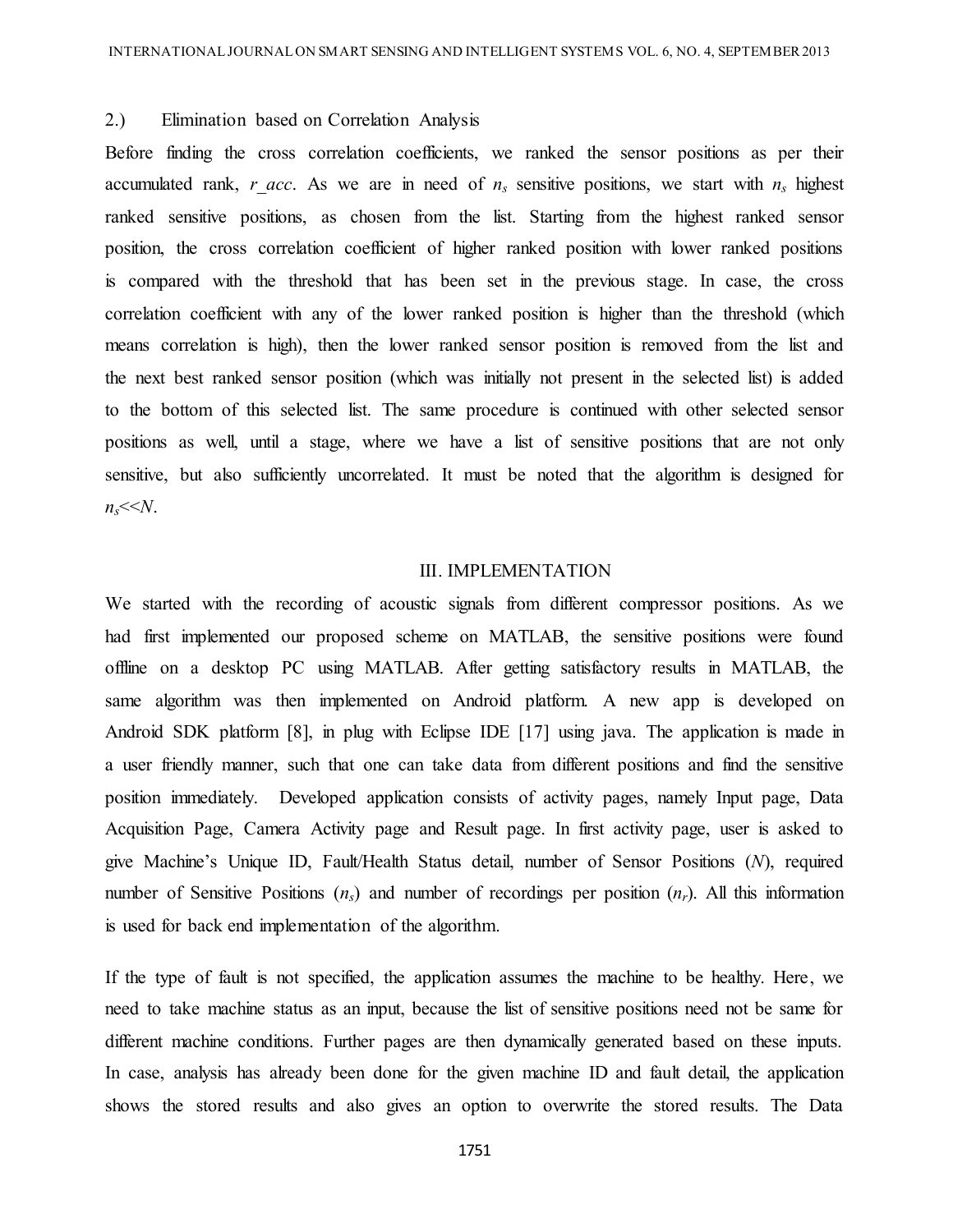Acquisition page of the application interacts with the user to take ' $n_r$ ' recordings, each of 5 seconds duration, for each sensor position. Here, we give a facility for having multiple recordings per sensor. This is because multiple recordings improve accuracy of the analysis, in the sense that if one recording was improper, other recordings give us opportunity to correct it. The recordings are temporarily saved as '.wav' format in the SD card of phone. Immediately after each recording, the signal is preprocessed and parameters are extracted and stored in a matrix for future use. These 4 parameters were then averaged over all recordings for that position. The recording whose standard deviation was closest to the mean standard deviation of 'nr' recordings was chosen while calculating cross-correlation. A horizontal progress bar was shown to make the user aware of the progress of recording and parameter calculation. The application is made complete by putting various checks, for e.g. in case all the recordings corresponding to any position are not taken, a dialog box containing an alert message is displayed.





**B**<sub>al</sub> **G** 11:42 Recording..

Figure2. a) Input page of Application, b) Data Acquisition page showing the recording process

After data acquisition, two threads run in parallel. The back end of the application was implemented in a separate thread to produce the required number of sensitive positions. The UI (User Interface) thread kept a track of the progress via a horizontal progress bar. In Java Coding, most of the operations were performed using the built-in packages. For calculating correlation, "commons-math-2.2" and "commons-io-2.2" packages of Apache Commons Mathematics Library [18] were used. Once the list of sensitive positions is generated, the Camera Activity page of the application is activated which then gives user, the option to take photographs for all sensitive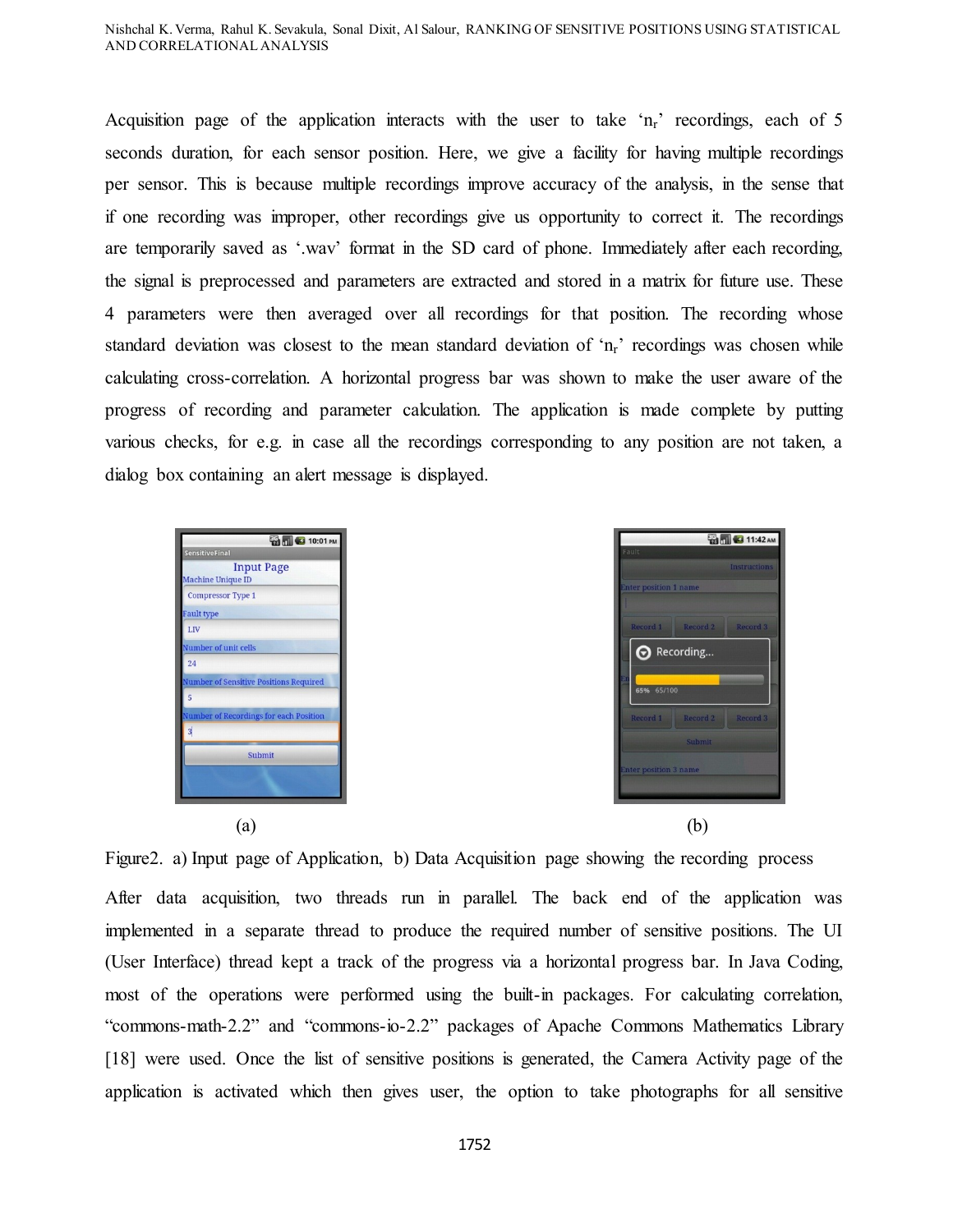positions using the smart phone's built-in camera. These images are stored at a resolution of (640 x 480) so that they can be used for future reference. Finally, the Result page displays the sensitive positions along with their images. The user is then given an option to save these results with reference to the given unique machine id and class. All these details including the images are then stored in a directory named after Machine ID and class in SD card. The developed application was tested on a single stage reciprocating air compressor present in lab for the following 3 conditions.

1) Condition of machine

- Healthy condition
- Condition of LIV fault (Leakage of inlet valve)
- Condition of LOV fault (Leakage of outlet valve)
- Condition of NRV fault (Non return valve)

2) Specifications of compressor

- $\cdot$  Air Pressure Range: 0-500 lb/m<sup>2</sup>, 0-35 Kg/cm<sup>2</sup>
- $\bullet$  Induction Motor: 5 HP, 415V, 5Amp, 3ph, 50 Hz, 1440 rpm
- Pressure Switch: Type: PR-15, Range: 100-213 PSI, 7-15 Kg/cm<sup>2</sup>

3) Specifications of smart phone

- Android OS, v 2.3.5(Gingerbread)
- 830 MHz ARM V6 CPU, 290 MB user available RAM

4) Packages used

- Android Developer Tools (ADT) plug-in
- JAVA IDE
- Software development Kit

The number of sensor positions 'N' to be checked was 24 and number of required sensitive positions 'n<sub>s</sub>' were 5. The number of recordings for each position 'n<sub>r</sub>' was set as 1.

## IV. RESULTS

Tables II, III, IV and V summarize the results of the application (using proposed algorithm) on the acoustic data obtained from a compressor running in healthy condition. Table II lists the average statistical parameters obtained from the recordings of 24 sensor positions. Ranks of sensor positions on the basis of individual parameters and overall rank on the basis of accumulated ranks is shown in Table III. For correlation analysis, the threshold correlation value for the data set was 0.0397. For different running condition, i.e. where dataset is different, the threshold for correlation value will be different.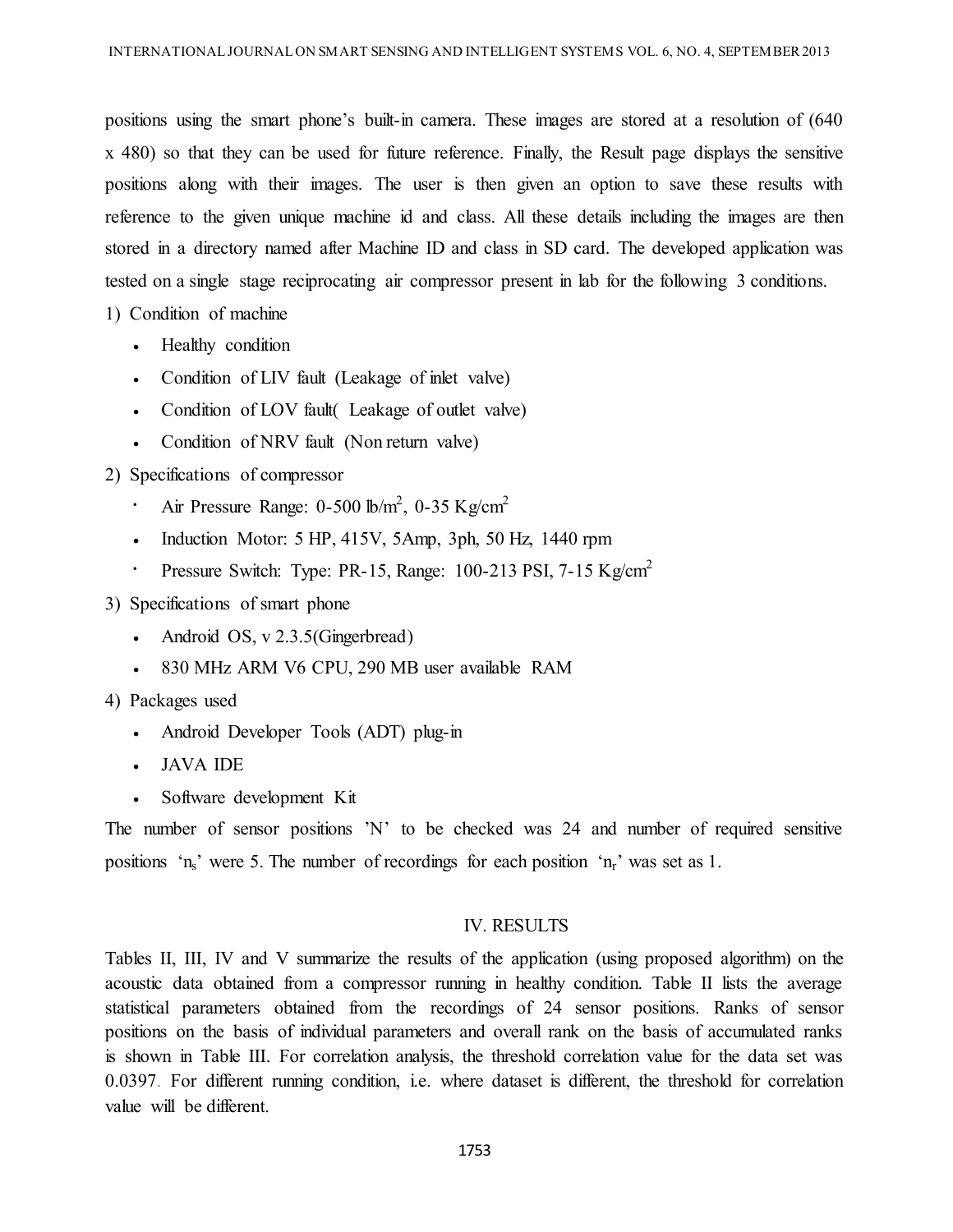| $S.D.*$  | <b>RMS</b>           | Abs. Mean | $S.P.*$         |
|----------|----------------------|-----------|-----------------|
| 0.028951 | 0.029244             | 0.021786  | 1               |
| 0.03457  | 0.034808             | 0.024899  | 2               |
| 0.051307 | 0.051471             | 0.035416  | $\overline{3}$  |
| 0.028335 | 0.028625             | 0.021616  | $\overline{4}$  |
| 0.037472 | 0.037711             | 0.027713  | 5               |
| 0.032244 | 0.03251              | 0.023638  | 6               |
| 0.033543 | 0.03379              | 0.025902  | 7               |
| 0.039236 | 0.039452             | 0.029941  | 8               |
| 0.044389 | 0.044587             | 0.034318  | $\overline{9}$  |
| 0.037957 | 0.03818              | 0.029335  | $\overline{10}$ |
| 0.050174 | 0.05034              | 0.035324  | 11              |
| 0.060715 | 0.060858             | 0.047175  | 12              |
| 0.08467  | 0.084765             | 0.055211  | $\overline{13}$ |
| 0.064253 | 0.06438              | 0.045899  | 14              |
| 0.050495 | 0.050668             | 0.036968  | $\overline{15}$ |
| 0.05466  | 0.054811             | 0.040454  | $\overline{16}$ |
| 0.064468 | 0.064593             | 0.047687  | 17              |
| 0.080883 | 0.08099              | 0.059829  | 18              |
| 0.031483 | 0.031761             | 0.024448  | $\overline{19}$ |
| 0.039465 | 0.039672             | 0.030213  | 20              |
| 0.035397 | 0.035623             | 0.026986  | 21              |
| 0.041721 | 0.041916             | 0.031692  | 22              |
| 0.085096 | 0.085194             | 0.059245  | 23              |
| 0.077057 | $0.\overline{07717}$ | 0.057432  | 24              |
|          |                      |           |                 |

Table II. Statistical Parameters of recordings at 24 positions of machine in Healthy condition

*\*S.D. =Standard Deviation, S.P. =Sensor Position*

The correlation values between the top five sensitive positions have been shown in Table IV. The correlation between the pair (23, 24) was higher than the threshold value. So, position 24 was removed from the list of top five sensitive and was pushed to the bottom of the list of rankings. Position 12, which was ranked  $6<sup>th</sup>$ , was appended into the list. Again correlation coefficients of position 12 with 23, 13, 18 and 17 were checked. As some of the values were above the threshold, position 12 was eliminated and next position 14 was included. The same process was followed for position 14 and position 16. After three iterations, top five sensitive positions were obtained for healthy condition as shown in Table V.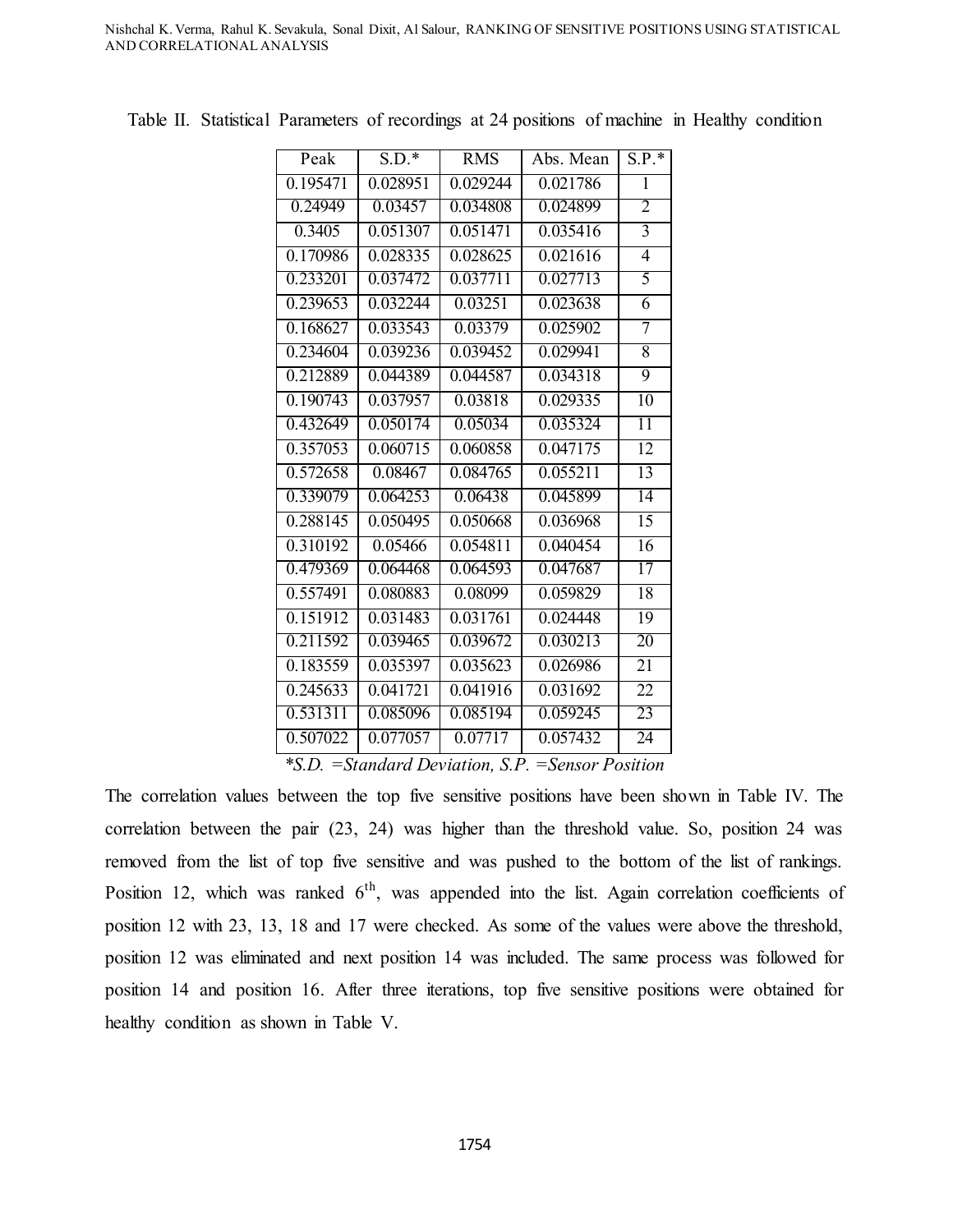| S.P.            | Peak            | S.D.            | <b>RMS</b>      | Mean            | Accumulated     | Overall         |
|-----------------|-----------------|-----------------|-----------------|-----------------|-----------------|-----------------|
|                 | Rank            | Rank            | Rank            | Rank            | Rank            | Rank            |
| 23              | $\overline{1}$  | $\overline{1}$  | $\overline{3}$  | $\overline{1}$  | $\overline{6}$  | $\overline{1}$  |
| 13              | $\overline{4}$  | $\overline{3}$  | $\overline{1}$  | $\overline{3}$  | $\overline{11}$ | $\overline{2}$  |
| 18              | $\overline{2}$  | $\overline{2}$  | 6               | $\overline{2}$  | 12              | $\overline{3}$  |
| 24              | $\overline{6}$  | 5               | $\overline{2}$  | 5               | 18              | $\overline{4}$  |
| $\overline{17}$ | $\overline{3}$  | $\overline{4}$  | $\overline{11}$ | $\overline{4}$  | $\overline{22}$ | $\overline{5}$  |
| 12              | 7               | 7               | 4               | 7               | 25              | $\overline{6}$  |
| 14              | 5               | 6               | $\overline{13}$ | 6               | 30              | 7               |
| 16              | $\overline{9}$  | 9               | 5               | $\overline{9}$  | 32              | 8               |
| $\overline{3}$  | 8               | 8               | 9               | $\overline{8}$  | 33              | $\overline{9}$  |
| $\overline{11}$ | 10              | 10              | $\overline{10}$ | $\overline{10}$ | 40              | 10              |
| 15              | $\overline{11}$ | $\overline{11}$ | 7               | $\overline{11}$ | 40              | $\overline{11}$ |
| 22              | 13              | 13              | 8               | 13              | 47              | 12              |
| $\overline{9}$  | $\overline{12}$ | 12              | 12              | $\overline{12}$ | 48              | 13              |
| $\overline{8}$  | 16              | $\overline{15}$ | 14              | 15              | 60              | 14              |
| 20              | 14              | 14              | 19              | 14              | 61              | 15              |
| $\overline{5}$  | $\overline{15}$ | $\overline{16}$ | 17              | $\overline{16}$ | 64              | 16              |
| 10              | $\overline{17}$ | 17              | $\overline{15}$ | $\overline{17}$ | 66              | 17              |
| $\overline{2}$  | 18              | 19              | 16              | 19              | 72              | 18              |
| 21              | $\overline{19}$ | $\overline{18}$ | 18              | 18              | 73              | 19              |
| $\overline{6}$  | 20              | 20              | 20              | 20              | 80              | 20              |
| 7               | 22              | 21              | 21              | 21              | 85              | 21              |
| ī               | 21              | 23              | 24              | 23              | 91              | 22              |
| 19              | 24              | $\overline{22}$ | 23              | 22              | 91              | 23              |
| 4               | 23              | 24              | 22              | 24              | 93              | 24              |

Table III. Ranking of Sensor positions on the basis of individual parameters and Overall rank of positions for Healthy condition

Table IV. Cross Correlation values between the most sensitive positions of Healthy condition

| Sensitive     | <b>Cross Correlation</b> |
|---------------|--------------------------|
| Position Pair | Value                    |
| 23,13         | 0.005                    |
| 23,18         | 0.0034                   |
| 23,24         | 0.0579                   |
| 23,17         | 0.011                    |
| 13,18         | 0.0464                   |
| 13,24         | 0.0138                   |
| 13,17         | 0.0204                   |
| 18,24         | 0.0107                   |
| 18,17         | 0.0441                   |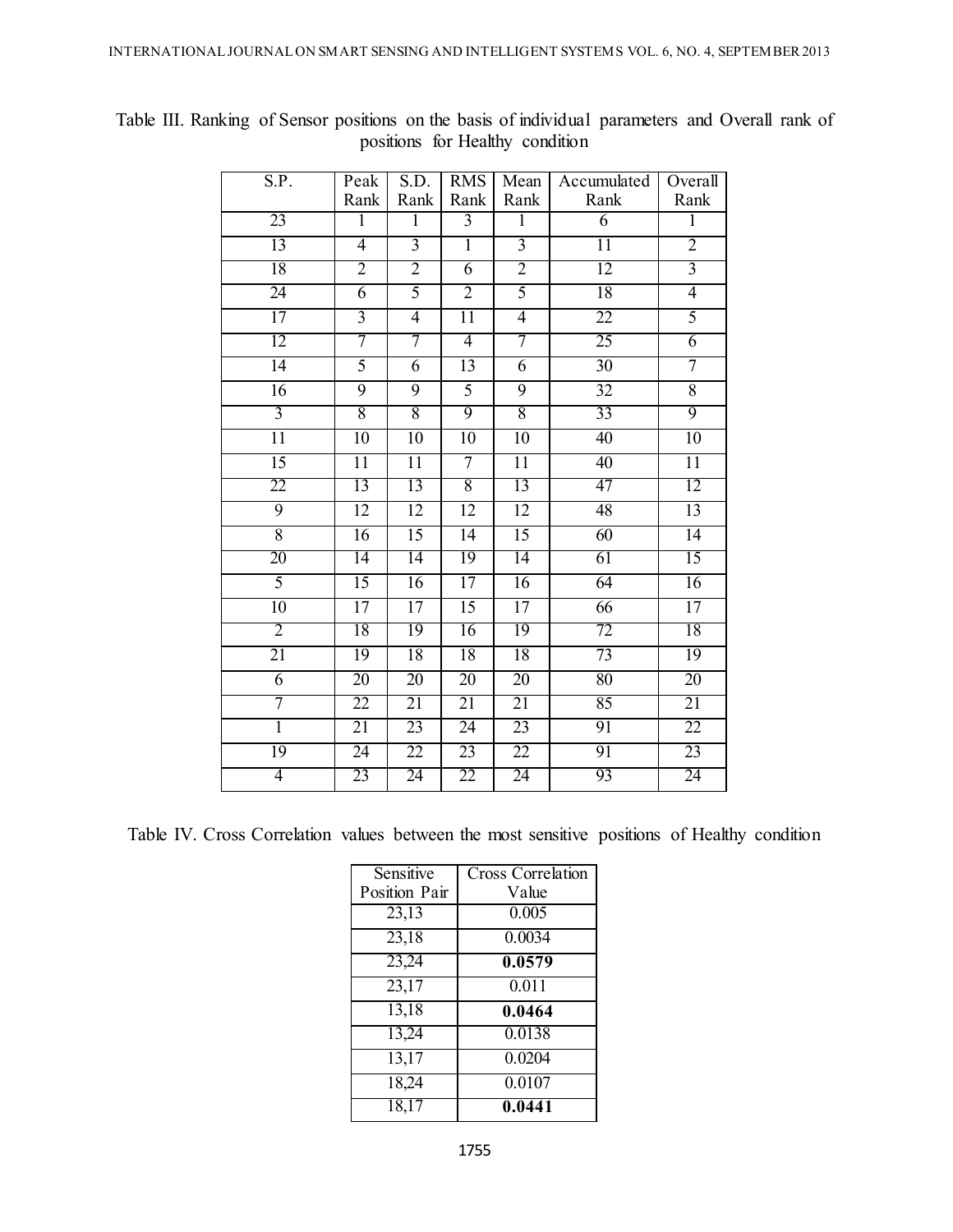Table V. Final List of Sensitive positions for Healthy condition after Cross Correlation Analysis

| Position | Rank           |
|----------|----------------|
| 23       |                |
| 13       | $\overline{2}$ |
| 17       | 3              |
| 16       | 4              |
| 3        | 5              |

Similarly sensitive positions were found for three different faulty states of machine, namely leakage inlet valve, leakage outlet valve and non-return valve. Intermediate and final results for these different machine states are given in tables VI, VII, VII, IX, X, XI and XII.

Table VI. Statistical Parameters of recordings at 24 positions of machine in LIV fault condition

| Peak     | S.D.                  | <b>RMS</b> | Abs. Mean | S.P.            |
|----------|-----------------------|------------|-----------|-----------------|
| 0.964459 | 0.180309              | 0.180305   | 0.134497  | $\overline{1}$  |
| 0.965811 | 0.160952              | 0.160948   | 0.118243  | 2               |
| 0.956048 | 0.178355              | 0.178352   | 0.1312    | $\overline{3}$  |
| 1.009667 | 0.176803              | 0.1768     | 0.128518  | $\overline{4}$  |
| 0.969515 | 0.177792              | 0.177788   | 0.132986  | 5               |
| 0.9806   | $0.22\overline{5675}$ | 0.225669   | 0.16841   | $\overline{6}$  |
| 0.972471 | 0.181703              | 0.181712   | 0.128302  | 7               |
| 0.806044 | 0.143106              | 0.143103   | 0.106392  | 8               |
| 1.027242 | 0.158947              | 0.158945   | 0.113442  | 9               |
| 1.052496 | 0.167691              | 0.167688   | 0.115512  | 10              |
| 1.072517 | 0.209061              | 0.209056   | 0.142702  | 11              |
| 1.081686 | 0.243102              | 0.243099   | 0.181956  | $\overline{12}$ |
| 1.010265 | 0.267962              | 0.267959   | 0.202682  | 13              |
| 0.986315 | 0.235633              | 0.235628   | 0.178452  | 14              |
| 0.951667 | 0.227285              | 0.22728    | 0.173746  | $\overline{15}$ |
| 1.0722   | 0.243017              | 0.243012   | 0.184641  | $\overline{16}$ |
| 1.08281  | 0.249441              | 0.249437   | 0.183423  | 17              |
| 1.092866 | 0.29436               | 0.294354   | 0.218832  | 18              |
| 0.812905 | 0.153079              | 0.153076   | 0.115477  | 19              |
| 0.939806 | 0.164821              | 0.164818   | 0.122663  | 20              |
| 0.931551 | 0.1742                | 0.174196   | 0.129338  | 21              |
| 0.876565 | 0.178105              | 0.178101   | 0.130858  | $\overline{22}$ |
| 1.059117 | 0.267934              | 0.267928   | 0.198385  | 23              |
| 1.087051 | 0.30306               | 0.303054   | 0.222437  | 24              |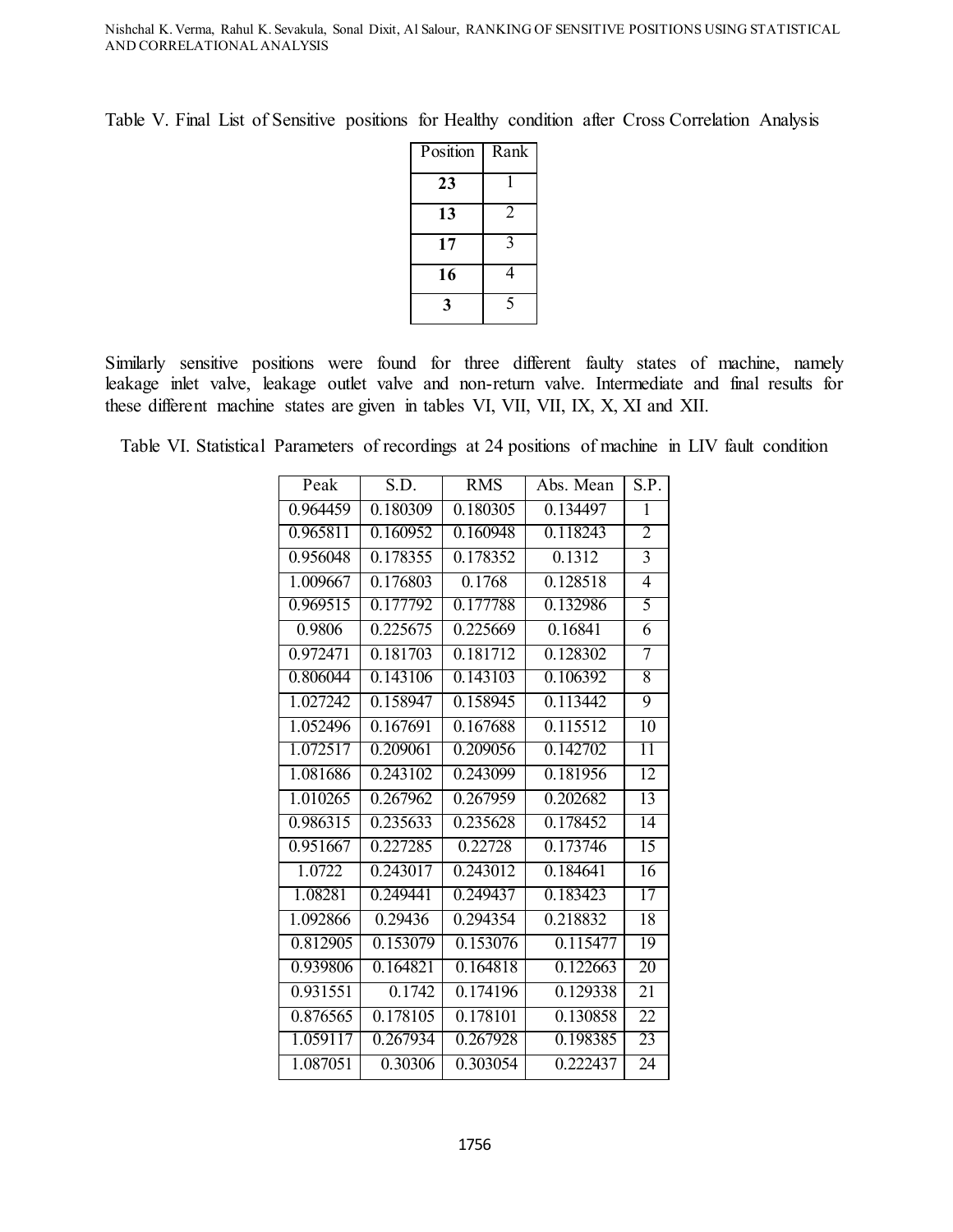| S.P.            | Peak            | S.D.                    | <b>RMS</b>      | Mean            | Accumulated     | Overall         |
|-----------------|-----------------|-------------------------|-----------------|-----------------|-----------------|-----------------|
|                 | Rank            | Rank                    | Rank            | Rank            | Rank            | Rank            |
| 24              | $\overline{1}$  | $\overline{1}$          | $\overline{1}$  | $\overline{1}$  | $\overline{4}$  | $\overline{1}$  |
| 18              | $\overline{3}$  | $\overline{2}$          | $\overline{2}$  | $\overline{2}$  | 9               | $\overline{2}$  |
| 13              | 6               | $\overline{5}$          | 5               | $\overline{5}$  | 21              | $\overline{3}$  |
| $\overline{17}$ | 5               | $\overline{4}$          | $\overline{9}$  | $\overline{4}$  | $\overline{22}$ | $\overline{4}$  |
| $\overline{23}$ | $\overline{2}$  | $\overline{\mathbf{3}}$ | $\overline{16}$ | $\overline{3}$  | 24              | 5               |
| 12              | 9               | $\overline{7}$          | $\overline{4}$  | $\overline{7}$  | $\overline{27}$ | $\overline{6}$  |
| 16              | $\overline{4}$  | $\overline{6}$          | $\overline{17}$ | $\overline{6}$  | 33              | 7               |
| $\overline{14}$ | $\overline{10}$ | $\overline{10}$         | $\overline{3}$  | $\overline{10}$ | 33              | 8               |
| $\overline{11}$ | $\overline{8}$  | 8                       | $\overline{14}$ | $\overline{8}$  | 38              | 9               |
| $\overline{6}$  | $\overline{11}$ | $\overline{11}$         | 7               | $\overline{11}$ | $\overline{40}$ | 10              |
| 15              | $\overline{12}$ | $\overline{9}$          | 10              | 9               | 40              | $\overline{11}$ |
| $\overline{1}$  | $\overline{7}$  | $\overline{13}$         | $\overline{11}$ | $\overline{13}$ | 44              | $\overline{12}$ |
| 7               | 13              | 12                      | 8               | 12              | 45              | 13              |
| $\overline{3}$  | 16              | 16                      | $\overline{6}$  | 16              | 54              | 14              |
| $\overline{5}$  | $\overline{15}$ | 15                      | 12              | 15              | 57              | 15              |
| $\overline{4}$  | $\overline{14}$ | $\overline{14}$         | $\overline{20}$ | 14              | 62              | $\overline{16}$ |
| $\overline{10}$ | $\overline{17}$ | $\overline{17}$         | $\overline{13}$ | $\overline{17}$ | 64              | $\overline{17}$ |
| $\overline{22}$ | $\overline{20}$ | 18                      | $\overline{19}$ | 18              | 75              | 18              |
| $\overline{21}$ | 18              | 19                      | $\overline{21}$ | $\overline{19}$ | $\overline{77}$ | $\overline{19}$ |
| $\overline{9}$  | 22              | $\overline{22}$         | $\overline{15}$ | $\overline{22}$ | 81              | $\overline{20}$ |
| $\overline{2}$  | $\overline{19}$ | $\overline{20}$         | $\overline{22}$ | $\overline{20}$ | $\overline{81}$ | $\overline{21}$ |
| 20              | $\overline{21}$ | $\overline{21}$         | 18              | $\overline{21}$ | 81              | $\overline{22}$ |
| $\overline{19}$ | $\overline{23}$ | $\overline{23}$         | $\overline{24}$ | 23              | $\overline{93}$ | 23              |
| 8               | $\overline{24}$ | $\overline{24}$         | $\overline{23}$ | $\overline{24}$ | 95              | 24              |

Table VII. Ranking of Sensor positions on the basis of individual parameters and Overall rank of positions for LIV fault condition

Table VIII. Cross Correlation values between the most sensitive positions for LIV fault condition

| Sensitive Position | <b>Cross Correlation</b> |
|--------------------|--------------------------|
| Pair               | Value                    |
| 24,18              | 0.015                    |
| 24,13              | 0.0386                   |
| 24,17              | 0.0011                   |
| 24,23              | 0.0266                   |
| 18,13              | 0.0086                   |
| 18,17              | 0.105                    |
| 18,23              | 0.0367                   |
| 13,17              | 0.000098                 |
| 13,23              | 0.02                     |
| 17,23              | 0.0071                   |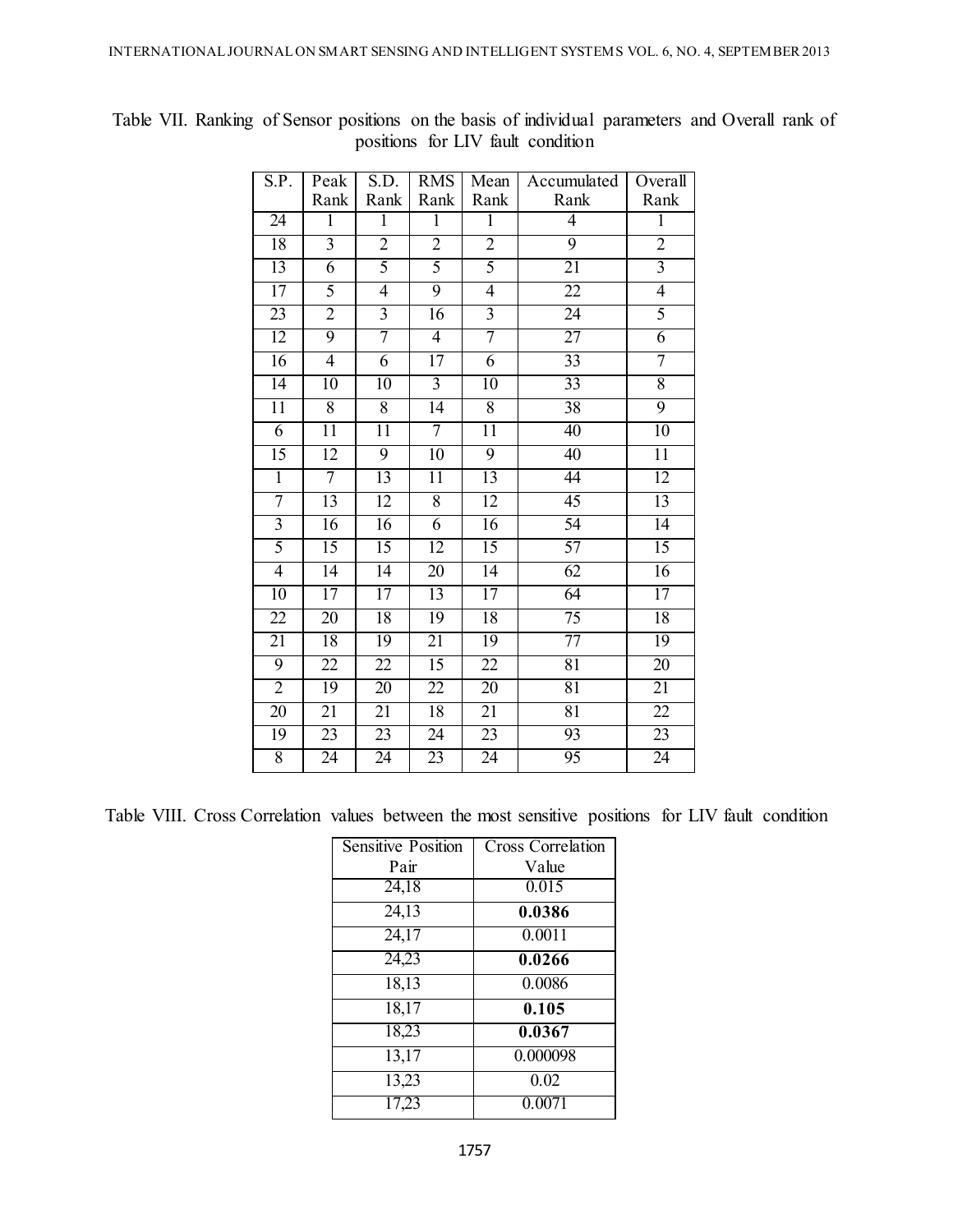| Position | Rank |
|----------|------|
| 24       |      |
| 18       | 2    |
| 12       | 3    |
| 16       | 4    |
| 14       | 5    |

Table IX. Most sensitive positions for LIV fault condition after cross correlation analysis

Table X. Statistical Parameters of recordings at 24 positions of machine in LOV fault condition

| Peak                  | S.D.     | <b>RMS</b> | Abs Mean | Rank            |
|-----------------------|----------|------------|----------|-----------------|
| 0.802021              | 0.156298 | 0.156294   | 0.117239 | 1               |
| 0.730464              | 0.142008 | 0.142005   | 0.105347 | $\overline{2}$  |
| 0.840429              | 0.165144 | 0.16514    | 0.121719 | $\overline{3}$  |
| 0.881766              | 0.174713 | 0.17471    | 0.128046 | 4               |
| 0.79116               | 0.162575 | 0.162571   | 0.118771 | 5               |
| 1.010467              | 0.224028 | 0.224024   | 0.158489 | 6               |
| 0.737771              | 0.135261 | 0.135258   | 0.103575 | 7               |
| 0.711826              | 0.1259   | 0.125898   | 0.097018 | $\overline{8}$  |
| 0.788389              | 0.137868 | 0.137866   | 0.102723 | $\overline{9}$  |
| 1.022107              | 0.158347 | 0.158344   | 0.107802 | 10              |
| 1.078217              | 0.218837 | 0.218834   | 0.149285 | $\overline{11}$ |
| 1.03332               | 0.213121 | 0.213117   | 0.157969 | $\overline{12}$ |
| 1.029932              | 0.266817 | 0.266811   | 0.192073 | 13              |
| 0.989579              | 0.2401   | 0.240095   | 0.176166 | $\overline{14}$ |
| 1.007143              | 0.229369 | 0.229363   | 0.170029 | $\overline{15}$ |
| 0.976663              | 0.209837 | 0.209832   | 0.15582  | 16              |
| 1.035034              | 0.244165 | 0.24416    | 0.179743 | $\overline{17}$ |
| 1.091654              | 0.282499 | 0.282493   | 0.210158 | $\overline{18}$ |
| 0.840023              | 0.148144 | 0.148141   | 0.111531 | 19              |
| $0.94\overline{7018}$ | 0.178481 | 0.178477   | 0.132141 | 20              |
| 1.008825              | 0.176483 | 0.176479   | 0.127539 | 21              |
| 1.019212              | 0.19528  | 0.195277   | 0.140951 | 22              |
| 1.082171              | 0.313017 | 0.313015   | 0.230739 | $\overline{23}$ |
| 1.073333              | 0.324571 | 0.324564   | 0.238889 | $\overline{24}$ |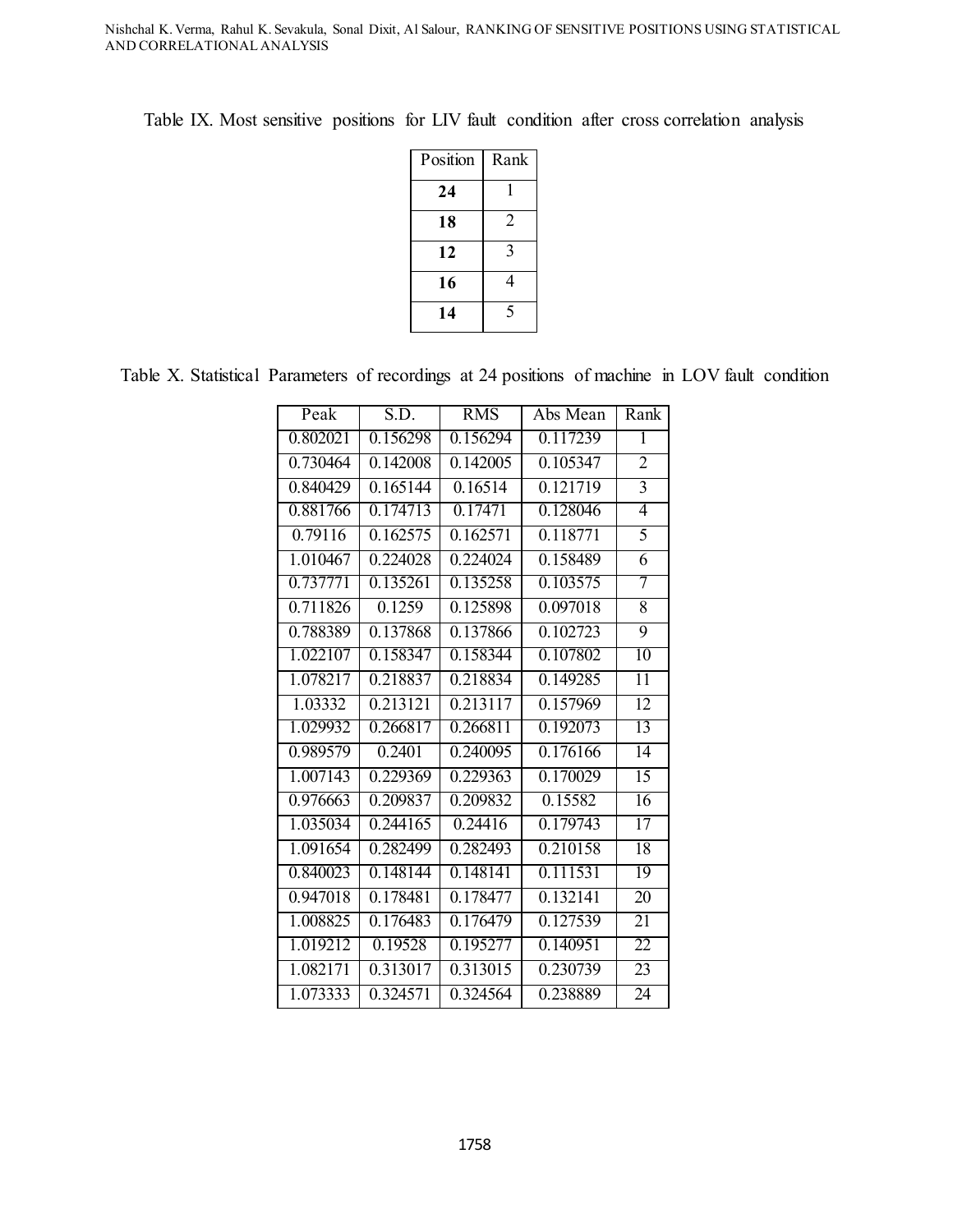| Position | Rank           |
|----------|----------------|
| 24       |                |
| 23       | $\overline{2}$ |
| 18       | 3              |
| 13       | 4              |
| 17       | 5              |

Table XI. Most sensitive positions for LOV fault condition after cross correlation analysis.

Table XII. Statistical Parameters of recordings at 24 positions of machine in NRV fault condition

| Peak     | S.D.     | <b>RMS</b>            | Abs. Mean | S.P.            |
|----------|----------|-----------------------|-----------|-----------------|
| 0.705533 | 0.138173 | 0.138171              | 0.106236  | 1               |
| 0.994971 | 0.164023 | 0.164019              | 0.118951  | $\overline{2}$  |
| 0.753097 | 0.140743 | 0.14074               | 0.106446  | $\overline{3}$  |
| 0.897972 | 0.147559 | 0.147556              | 0.108636  | 4               |
| 0.957707 | 0.145816 | 0.145813              | 0.105455  | 5               |
| 1.028799 | 0.206412 | 0.20641               | 0.146688  | 6               |
| 1.031301 | 0.21121  | 0.211208              | 0.151427  | 7               |
| 1.099757 | 0.319655 | $\overline{0.319654}$ | 0.231116  | 8               |
| 1.163391 | 0.458642 | 0.458665              | 0.342123  | $\overline{9}$  |
| 0.994536 | 0.184574 | 0.18457               | 0.136683  | 10              |
| 1.080552 | 0.302142 | 0.302135              | 0.222698  | $\overline{11}$ |
| 1.065981 | 0.314352 | 0.314345              | 0.233768  | 12              |
| 1.032428 | 0.229095 | 0.22909               | 0.160954  | 13              |
| 1.000035 | 0.213741 | 0.213736              | 0.154198  | $\overline{14}$ |
| 0.948636 | 0.201874 | 0.20187               | 0.148835  | $\overline{15}$ |
| 0.973575 | 0.214422 | 0.214418              | 0.160759  | $\overline{16}$ |
| 1.042311 | 0.241112 | 0.241107              | 0.182423  | 17              |
| 0.745659 | 0.126432 | 0.126429              | 0.096537  | $\overline{18}$ |
| 0.713899 | 0.125766 | 0.125763              | 0.095577  | 19              |
| 0.964164 | 0.18347  | 0.183466              | 0.140126  | 20              |
| 1.012533 | 0.180428 | 0.180425              | 0.131419  | 21              |
| 0.905024 | 0.130248 | 0.130246              | 0.096027  | 22              |
| 0.746855 | 0.137686 | 0.137684              | 0.106257  | 23              |
| 0.73182  | 0.136782 | 0.136779              | 0.104889  | 24              |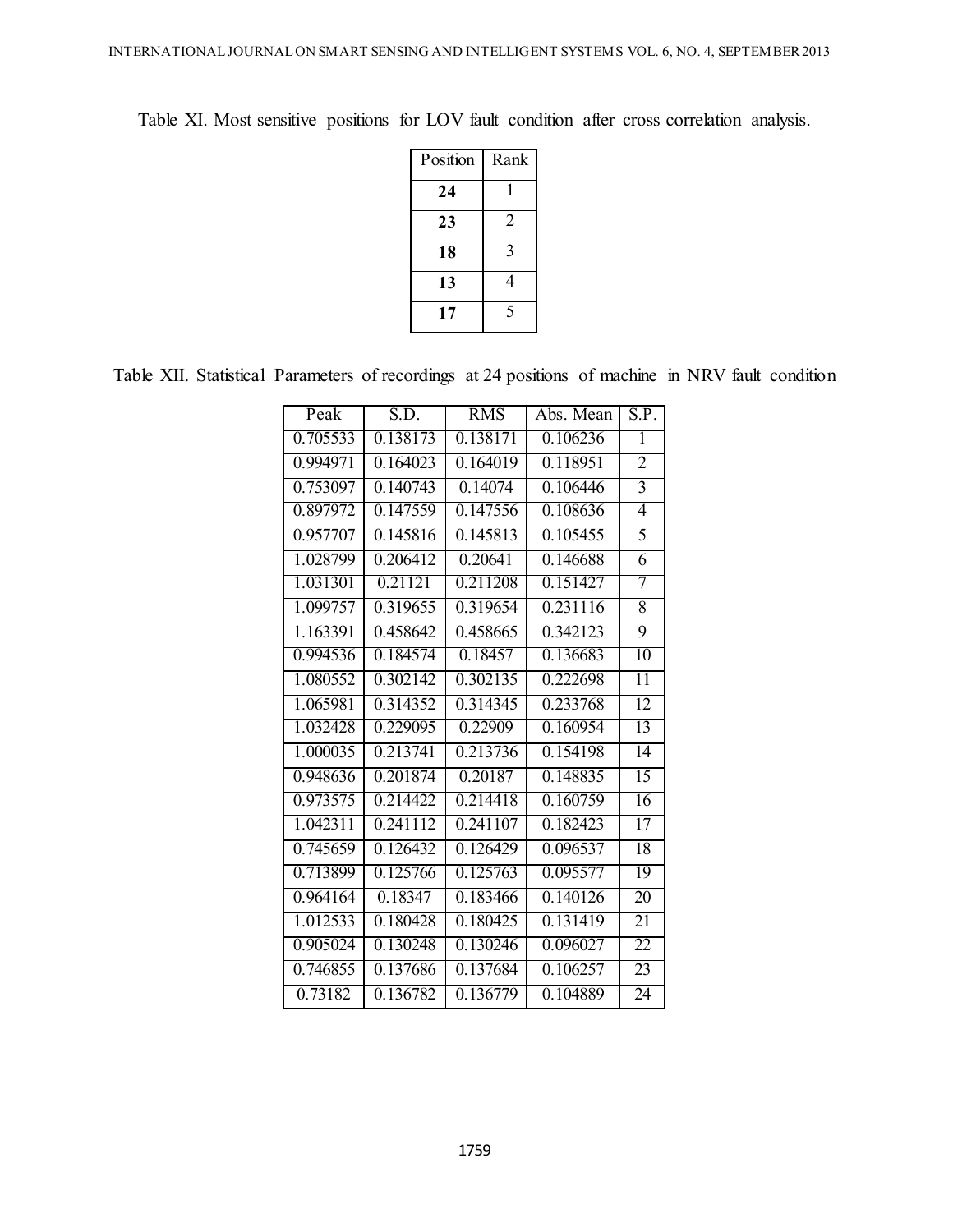| Position | Rank           |
|----------|----------------|
| 9        |                |
| 8        | $\overline{2}$ |
| 12       | 3              |
| 13       | 4              |
|          | 5              |

Table XIII. Most sensitive positions for NRV fault condition after correlation analysis

## V. CONCLUSION

In this paper we have proposed an original scheme for finding required number of sensitive positions with ranking, based on the statistical parameters of signals acquired from various positions. The sensitive positions found are not only sensitive, but also uncorrelated. They were also found to give clearer and louder recordings as determined by mechanics. The scheme was implemented as an application for Android based smartphones. For experimentation, real time recordings of reciprocating air compressor in four different running conditions were used. Though the experimentation and validation has been done on reciprocating type air compressors, we feel that the proposed algorithm can be used for a variety of applications that involve data acquisition from various sensors. For example: in hospitals while treatment, patients are monitored by collecting data from their bodies, e.g. EEG, ECG signals etc. It would be of great help, if we are able to find sensitive positions on patients' body, from where if data collected, can probably give better results. Further scope for improvement could include varied weights for ranks given by statistical parameters while calculating accumulated rank. Here we have taken all weights equal to one. Future work could also include validation of the algorithm on how well the system performs w.r.t classification accuracy in recognizing different machine conditions, while taking recordings from the sensitive positions found.

#### ACKNOWLEDGEMENT

We would like to express our sincere gratitude towards Boeing for their funding support of this research work through research grant (BOEING/EE/20100220), at IIT Kanpur.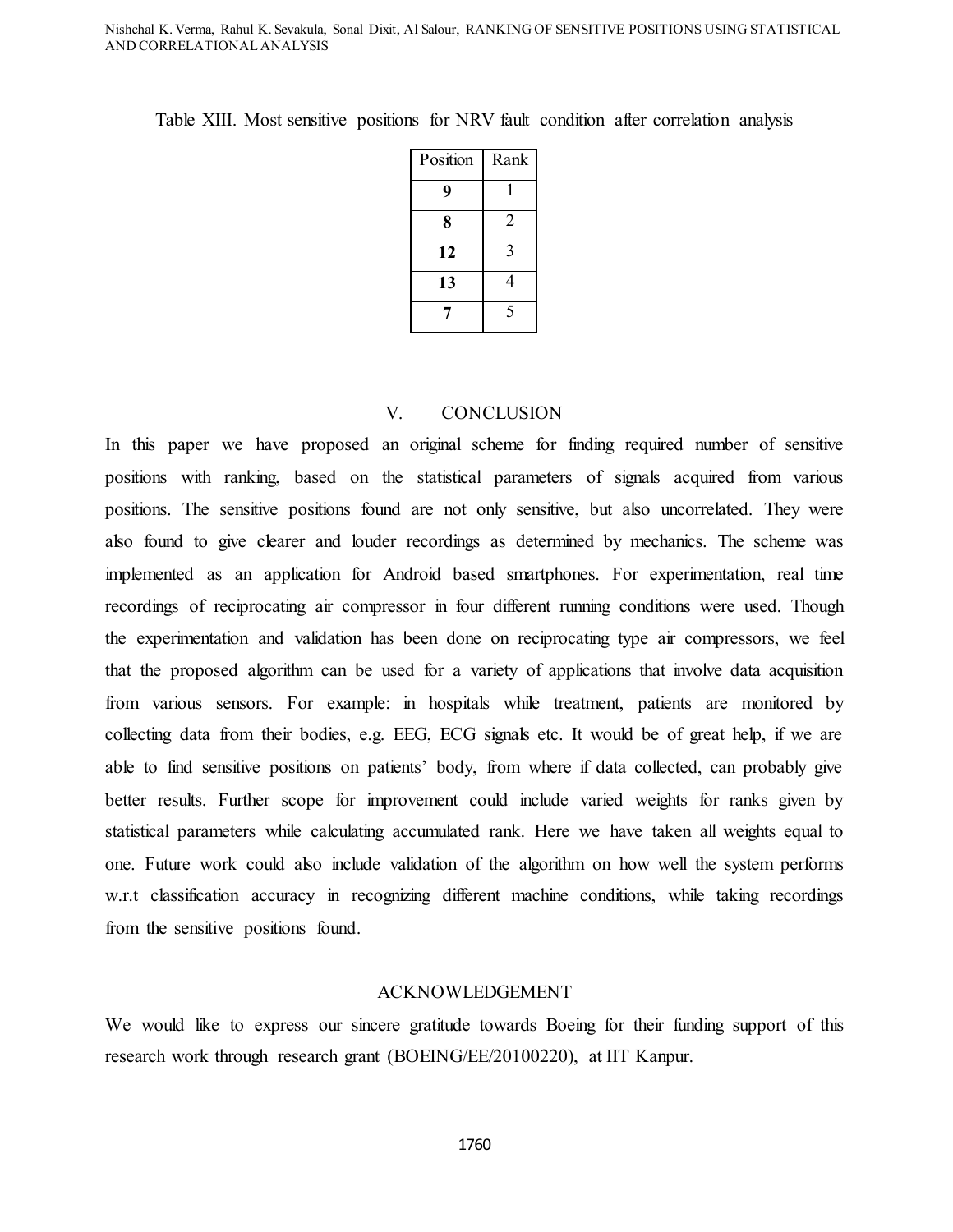#### REFERENCES

- [1] Ken Fischer, "ENM 590 Case Studies in Engineering Management condition Based Maintenance Plus Return on Investment Analysis," US Army RDECOM-TARDEC Mile Rd Warren, MI USA, 12 Jan. 2011.
- [2] Jardine, Andrew KS, Daming Lin, and Dragan Banjevic "A review on machinery diagnostics and prognostics implementing condition-based maintenance," *Mechanical systems and signal processing*, vol 20, no. 6, pp. 1483-1510, Oct 2006.
- [3] S. Nandi, H. A. Toliyat, and Xiaodong Li "Condition monitoring and fault diagnosis of electrical motors-a review," *IEEE Trans. Energy Convers.*, vol 20, no. 4, pp. 719-729, 2005.
- [4] Lee, Jay, Ramzi Abujamra, Andrew KS Jardine, Daming Lin, and Dragan Banjevic. "An integrated platform for diagnostics, prognostics and maintenance optimization," in Proc. of the Intelligent Maintenance Systems, pp. 15-27, 2004.
- [5] N.V. Kirianaki, S.Y. Yurish, N.O. Shpak, and V.P. Deynega, Data Acquisition and Signal Processing for Smart Sensors, Wiley, Chichester, West Sussex, England, 2002.
- [6] N.K. Verma, K. Jaganatham, A. Bhairat, T. Shukla, and A. Salour, "Finding sensitive sensor positions under faulty condition of reciprocating air compressors," *IEEE 2011 Recent Advances in Intelligent Computational Systems (RAICS)*, pp. 242-246, 22-24 Sept. 2011.
- [7] N. K. Verma, P. Kumar, R.K. Sevakula, S. Dixit, A. Salour, "Ranking of sensitive positions based on statistical parameters and cross correlation analysis" in *Sixth IEEE International Conference Sensing Technology (ICST),* pp. 815-821, Dec 2012.
- [8] Android Developers Guide, Available: http://developer.android.com/sdk/installing/index.html [Accessed: Jan 2012]
- [9] R. Want, "When Cell Phones Become Computers", *IEEE Pervasive Computing*, vol. 8, no.2 , pp. 2-5, April 2009.
- [10] Joshua J. Romero, "Smartphones: The Pocketable PC," IEEE Spectrum, Available: <http://spectrum.ieee.org/telecom/wireless/smartphones-the-pocketable-pc> [Accessed: Jan 2012]
- [11] Jupiter research limited, "Next generation Smartphones players opportunities & forecasts 2008-2013," Feb 2009.